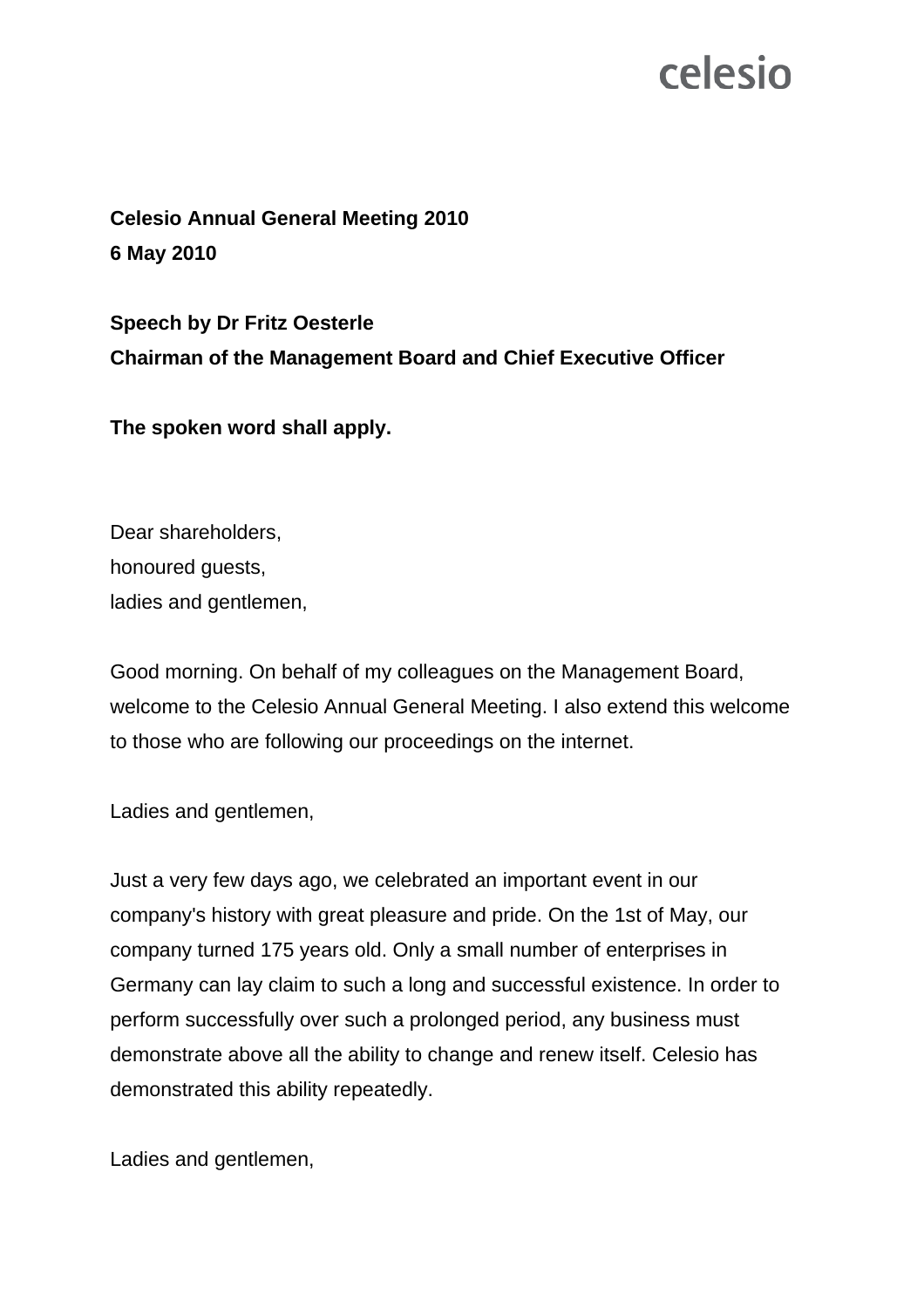As we take stock of our corporate performance for the one hundred and seventy-fifth time, we are surveying the effects of the worst financial and economic crisis the world has endured since World War II.

Even under these turbulent economic conditions, Celesio has performed well. This emerges clearly from our operating result. I will discuss this in more detail in a moment.

In addition, we have successfully taken important measures for the future of the company: With a new, strictly customer-orientated organisational structure and our Agenda 2015 growth strategy, we have established the foundation that will enable Celesio to evolve successfully as one of the leading service providers within the pharmaceutical and healthcare markets worldwide. I presented both the new organisational structure and the growth strategy to you a year ago, measures with which we have set out on new paths. This new way was reflected in the title of our annual report for 2009.

Our efforts to embark on this new way have created more promising opportunities, but not only in the long term. Since their beginnings in the past year, they have already exerted a positive influence on our operational business.

Ladies and gentlemen,

Permit me now to provide you with an overview of 2009 fiscal year.

In 2009 fiscal year, our group revenue increased by 1.6% to about EUR 21.5bn. In fact, in local currency the increase was 4.6%.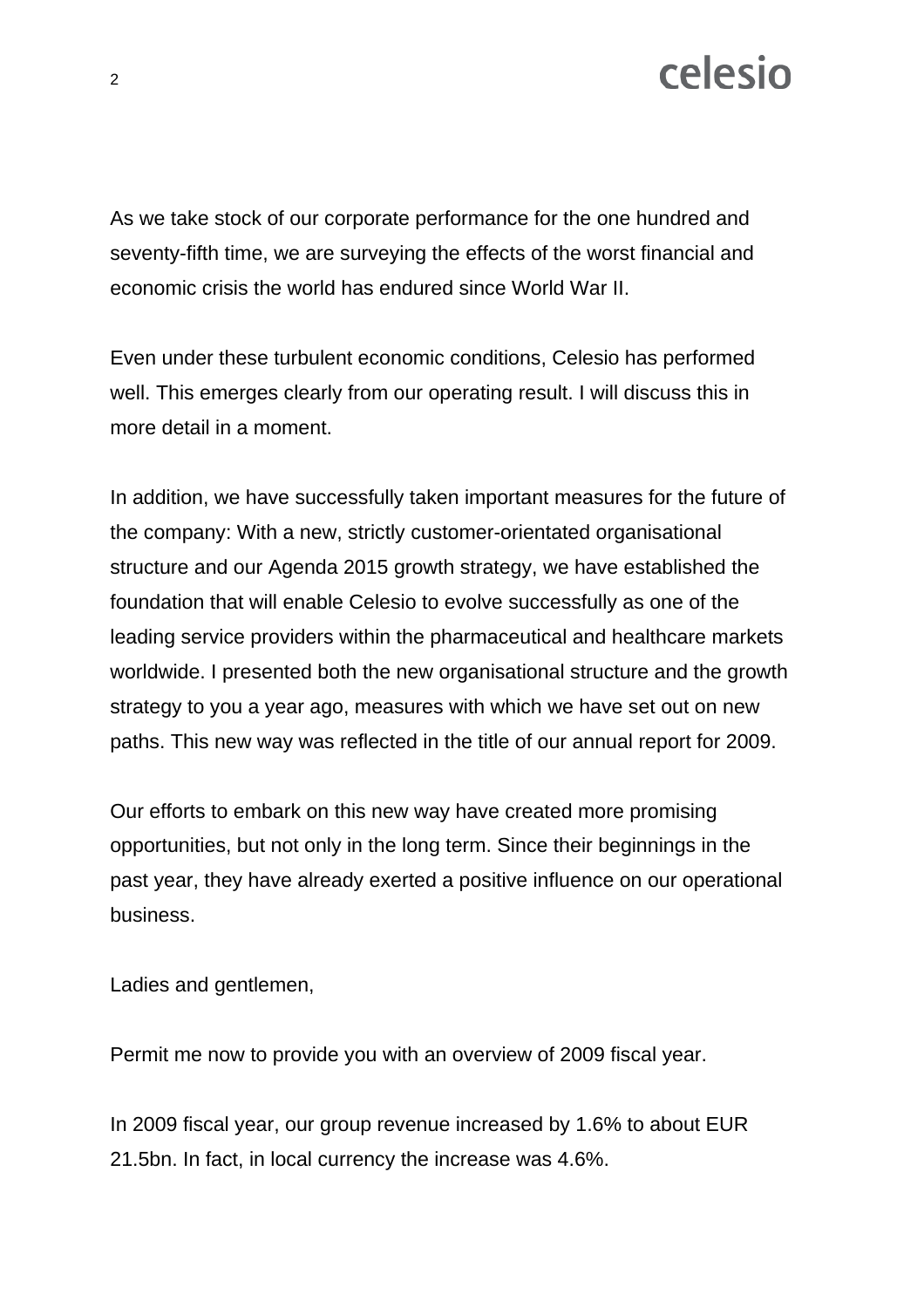Growth in gross profit was better than average, increasing by 4% to EUR 2.5bn. In local currency, this corresponded to an increase of 9.4%, and an improvement of 27 base points to 11.7% for our gross profit margin.

At our last Annual General Meeting, I predicted that our earnings before interest, taxes, depreciation and amortisation, known by the abbreviation EBITDA, would be below that of 2008. In the autumn of last year, we calculated this prediction in more precise terms and set ourselves a target EBITDA of EUR 625m. We have achieved our target.

Our EBITDA in 2009 was EUR 627.6m.This represents a decrease of about 4.5% compared with the previous year.

When one considers the reasons for this ultimately quite manageable decrease, it is even revealed to be a significant success. In fact, the principal cause of the decrease lay not in our operational business, but primarily in negative exchange rate effects. Specifically, we were hampered by the ongoing weakness of the pound sterling and the Norwegian krone. Measured in local currency, that is to say without exchange rate effects, our EBITDA actually improved by 1.5%, despite the economic crisis!

This is the more remarkable when one considers it was accomplished in the face of a further burden of EUR 38.1m imposed on our operational business by government measures. Without these measures, our operating result would have been EUR 38.1m higher. All of which goes to show: Even in the worst economic crisis since World War II, our business remained resilient and stable!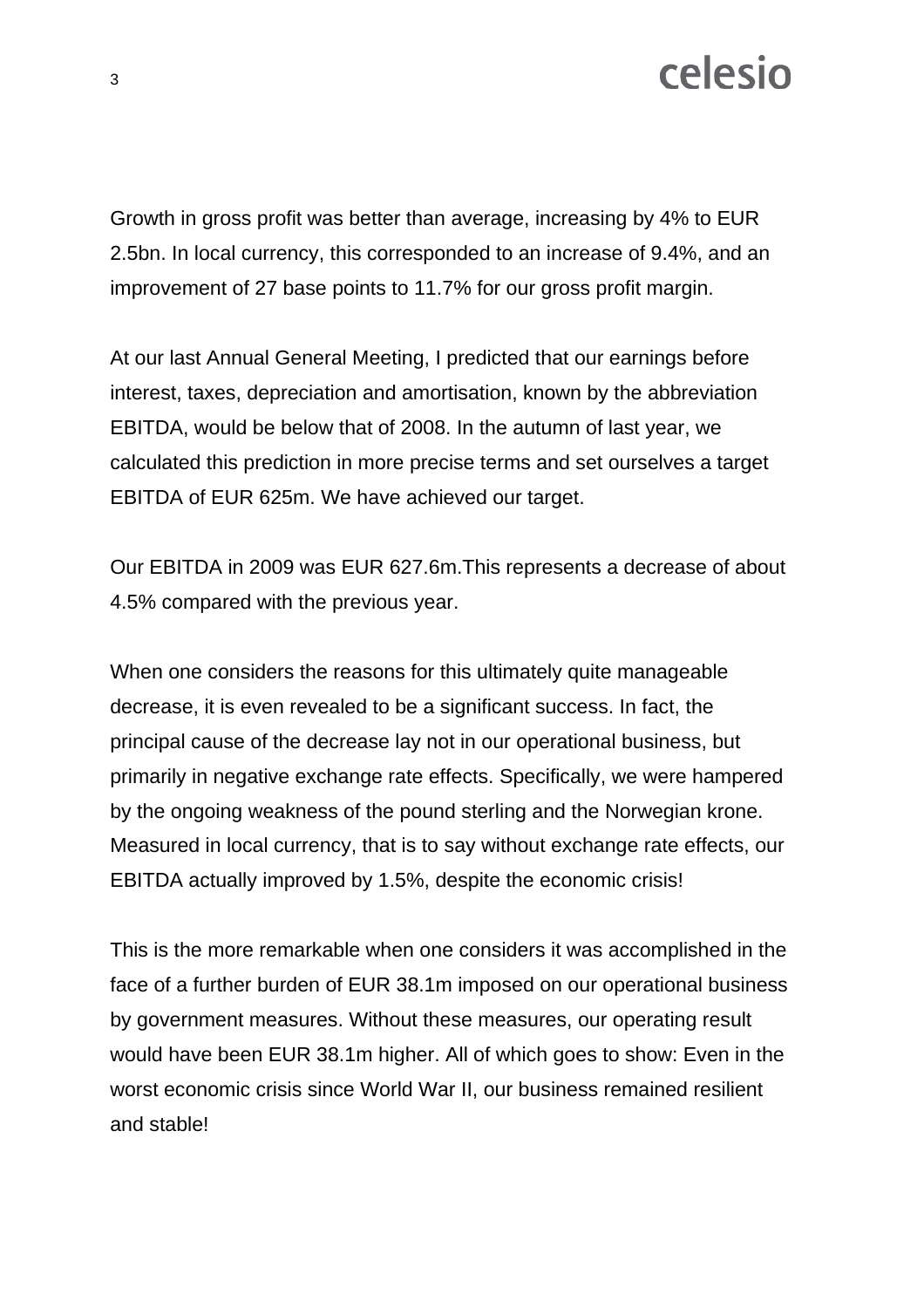Our earnings before interest and taxes, referred to by the abbreviation EBIT, were EUR 237.6m, representing a decrease of 7.3% compared with 2008. However, if exchange rate effects are disregarded, in local currency our EBIT in 2009 was 6.2% higher than in the previous year. At the same time, it should be noted that the 2009 EBIT was also depressed significantly by extraordinary amortisations of goodwill as already the 2008 EBIT. I shall explain these amortisations in detail later in my presentation.

In 2009, the interest rate was lower than in 2008. Consequently, our financial result improved by EUR 8.7m. This in turn increased our profit before tax by 15.1% in local currency, which was disproportionately higher than our EBIT growth. In terms of the euro, our profit before tax decreased by 7.9% to EUR 115.3m.

In 2009 our absolute tax expense was EUR 113m, representing a decrease of 21.4% compared with the previous year. Our tax rate was lowered, to 31.0% from 34.9% in 2008.

Without amortisation of goodwill, our net profit for the past year was EUR 268.7m. In other words, it was 0.1% slightly higher than the figure for the previous year. In local currency, the increase amounted to 7.8%. The net profit after amortisation of goodwill was EUR 2.3m, compared with a loss of EUR 18.5m in 2008.

In 2009, earnings per share – again, adjusted for amortisation of goodwill – were EUR 1.56. This corresponded to an increase in local currency of 7.6%.

Ladies and gentlemen,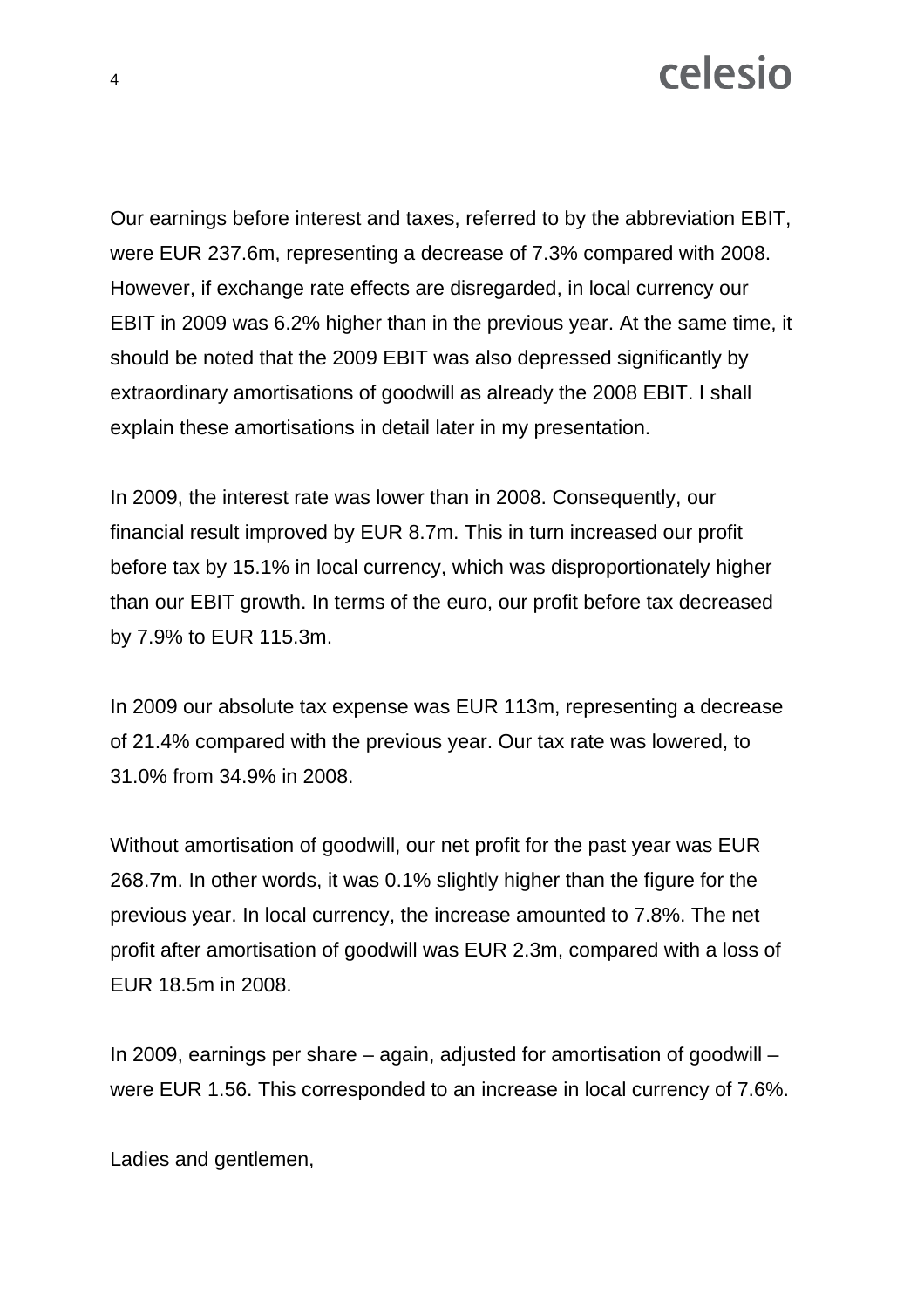Our earnings are affected by a range of factors that are beyond our control. I have already addressed the question of exchange rate effects. The cost of our investment in Andreae-Noris Zahn AG – abbreviated to ANZAG – also falls under this heading. The extraordinary amortisations of goodwill were also the result of external factors. We recognised these amortisations on the basis of certain tests, known as impairment tests. These tests must be conducted on our goodwill every year. On the basis of these impairment tests, we recognised extraordinary amortisations totalling EUR 274.3m on intangible assets in the Patient and Consumer Solutions division resulting from unpredictable government measures in countries where our pharmacy presence is "less substantial" – in terms of our market position –, and from slower expansion of our brand partnership business in Germany.

Ladies and gentlemen,

The impairments precipitated by the exogenous factors I have described had to be incurred at the time of the government interventions. They are thus related to specific events. However, this does not mean that the regulatory framework and/or the earnings will not develop positively again. In this respect, the significance of impairments as indicators of the sustained value development of a business is limited. Even so, faced with the unpredictability of massive, indeed drastic, government intervention and the amortisations they would inevitably entail, we took decisive action. We stopped buying retail pharmacies almost entirely. As a result, we added almost no new pharmacy goodwill to our books during this reporting period. Instead, our activities are now directed intensively towards opening new pharmacies as a way to conserve capital.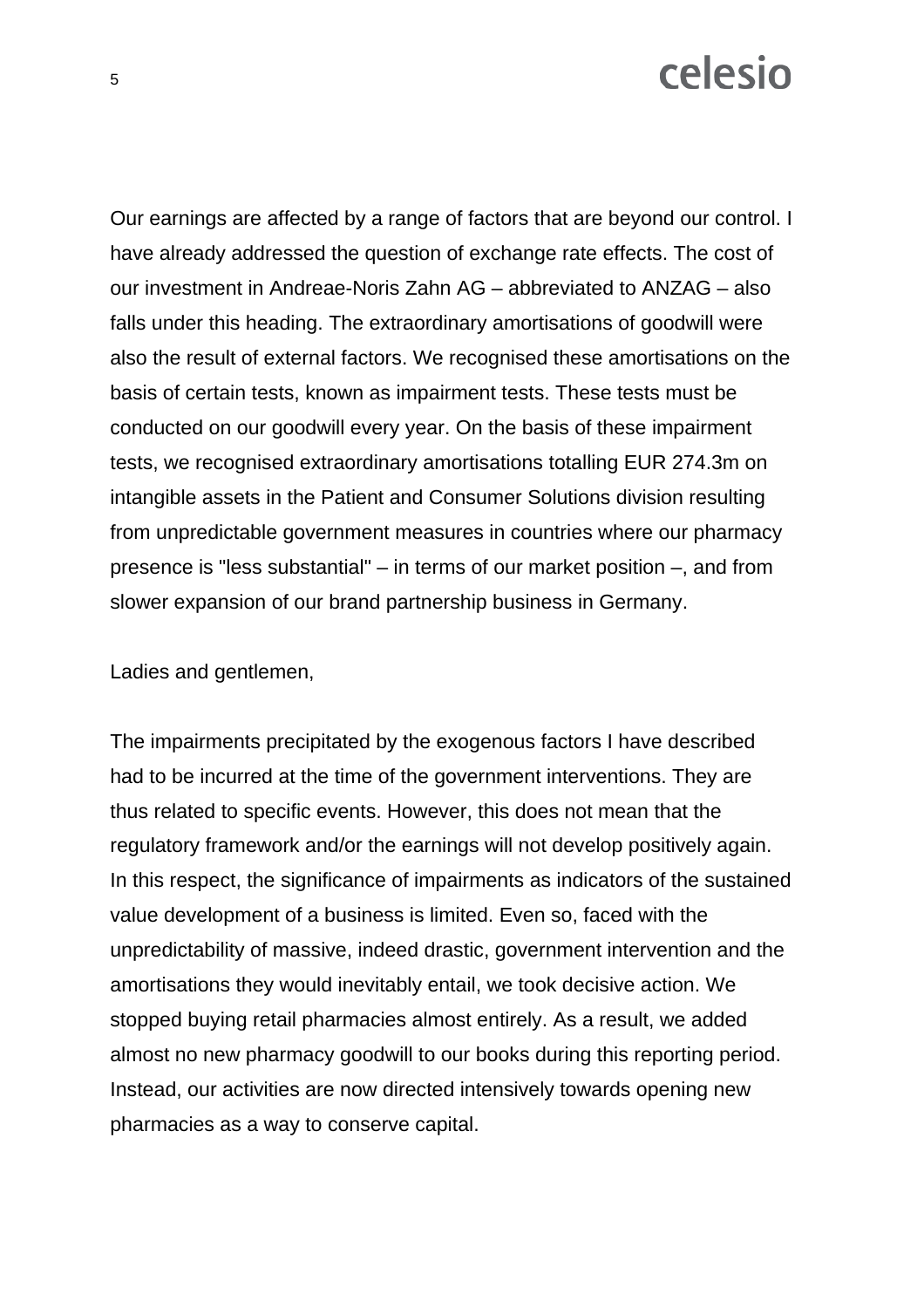A small fraction of the extraordinary amortisations was attributed to our Apotheke DocMorris brand partnership business in Germany. This was the result of operational miscalculations.

Before the European Court of Justice handed down its ruling on third-partyownership of pharmacies in May of last year, we rightly had not pursued our planned expansion of brand partnership business very aggressively but, unfortunately, also did not prepare ourselves appropriately. After the ruling, however, it soon became evident that we do not need a merely national franchise model, we need one that is viable internationally. A model that could be implemented in liberalised as well as all non-liberalised markets. Accordingly, in the autumn of last year we decided to reorganise the content and structure of the DocMorris pharmacy concept so that it can also serve as the basis for an international DocMorris pharmacy business, be it for our franchise business, brand partnerships, or our own pharmacies. The advisability of this decision was further reinforced by the realisation that the brand partnership concept has not yet gained sufficient acceptance, also in Germany.

Our test pharmacies in Ireland are tangible evidence of our decision to internationalise DocMorris. Besides Ireland, especially our entry into the Swedish market indicates the potential for success on an international scale with our DocMorris pharmacies.

In view of the miscalculation and our revised strategic estimate, we determined that our original plan to establish 500 brand partnerships in Germany by 2011 was no longer feasible. Consequently, our brand partnership business in Germany needed to be re-evaluated. It gives me even greater pleasure, then, to note how well our first DocMorris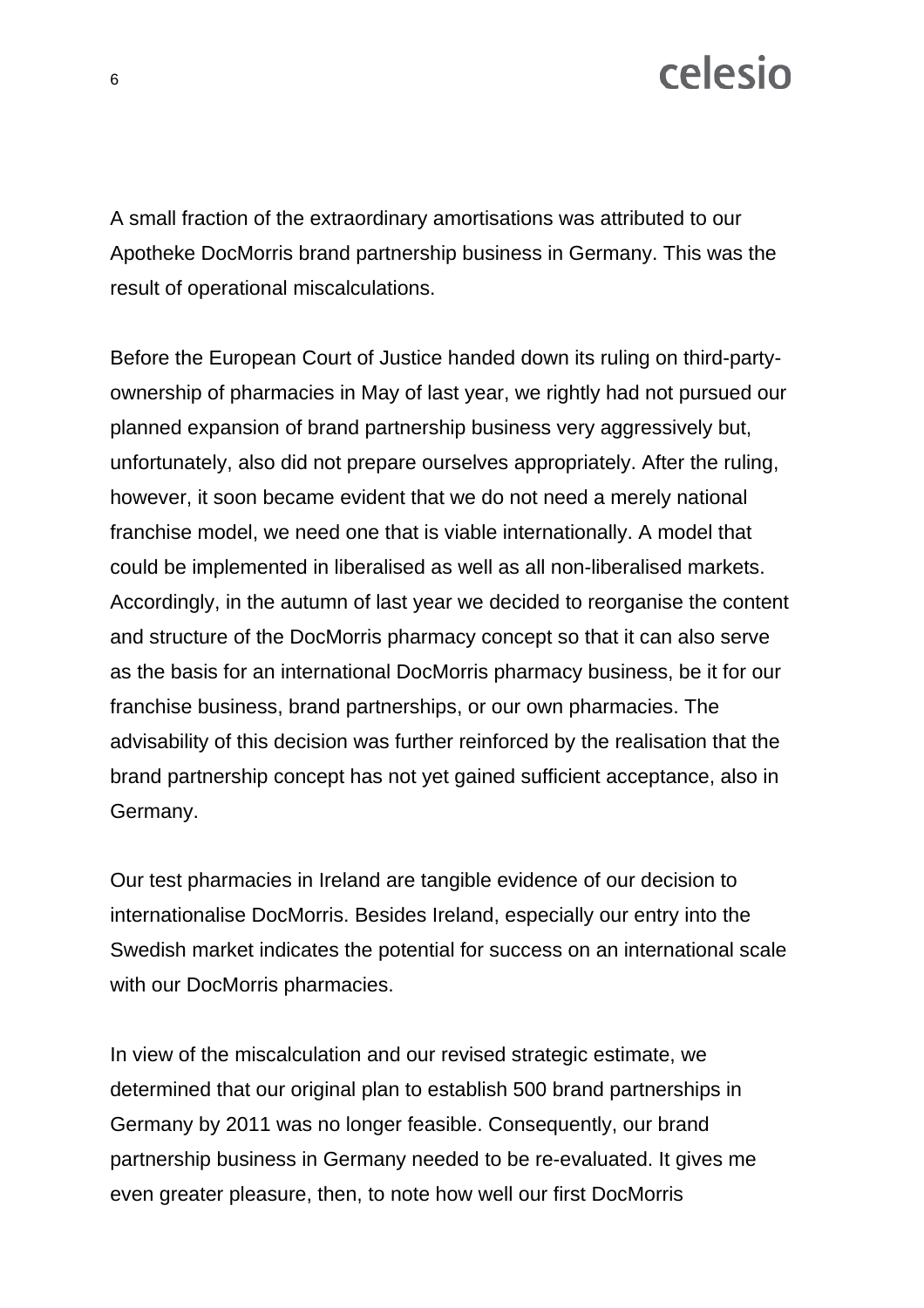pharmacies in Sweden and our two in Ireland have been received. To our delighted surprise, the most recent opening in Ireland apparently caused a traffic jam on the road in front of it. One newspaper described it as possibly the most successful pharmacy opening Ireland has ever seen.

The extraordinary amortisations do not affect the dividend because they are not cash-effective calculations. The dividend payment we are proposing to you today in item 2 of the agenda is therefore based on the net profit for the year with adjustment for amortisation of goodwill, that is to say EUR 268.7m. In keeping with our long-established dividend policy, we will again make a distribution of about 30%. The management board and the supervisory board therefore propose a dividend payment of EUR 0.50 per share. This proposal is 4% higher than last year's dividend payment of EUR 0.48. Our balance sheet structure is and will remain solid. This is evident from our equity ratio, 29.1%, which is only slightly lower than last year's figure, 30.2%.

However, this is also true for all other key financial indicators, such as interest coverage ratio and debt-equity ratio. These too remained at stable levels throughout the last year, despite the financial and economic crisis. With our solid, unchanged balance sheet structure, we were and still are well equipped to finance further growth, even in these turbulent times!

Ladies and gentlemen,

Please permit me to say a few words about our financing power and financing structure.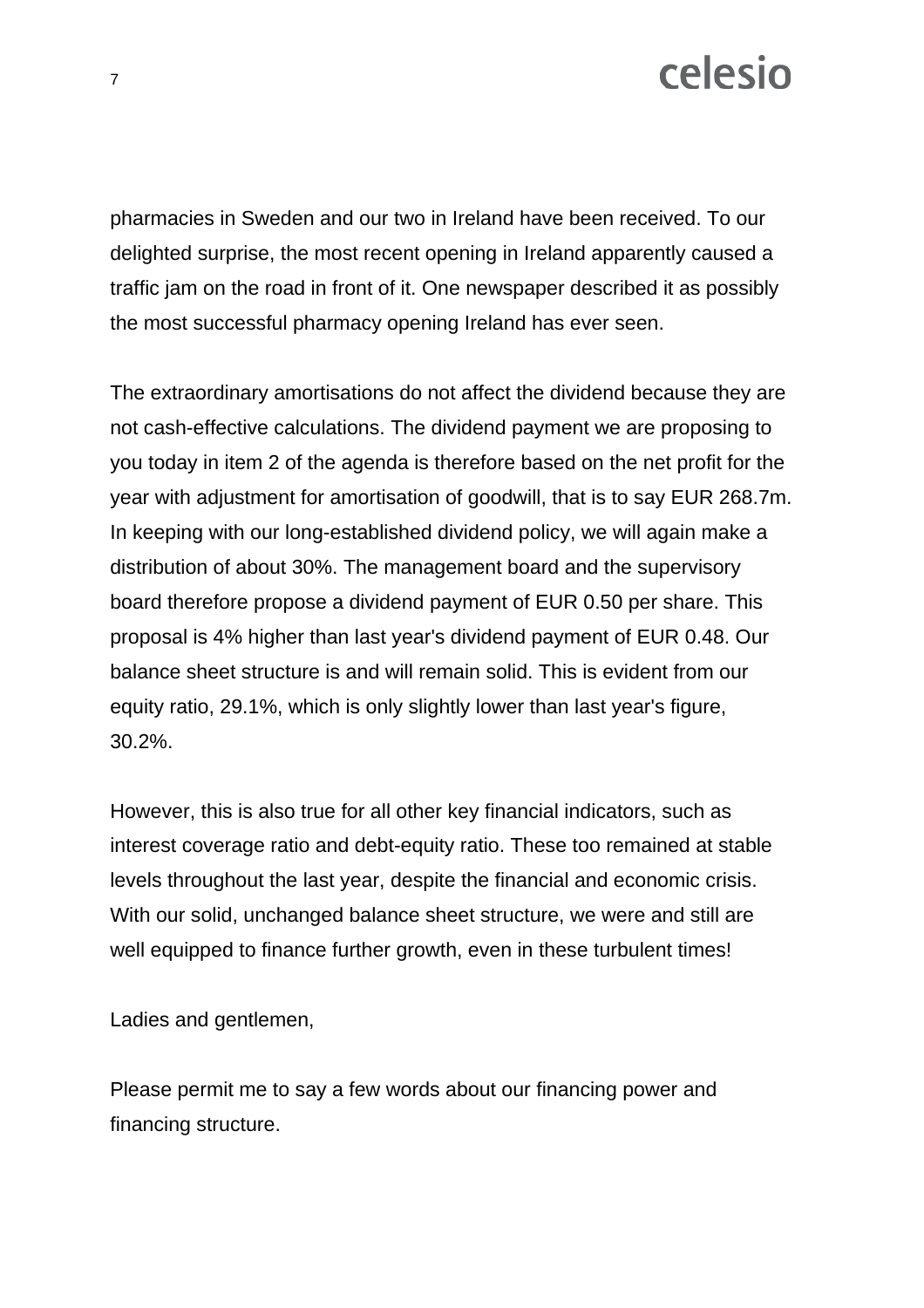Firstly, we have reduced our net debt by approximately EUR 125m to less than EUR 2.1bn in the past year. We were able to do this by increasing our operational cash flow and engaging in cash-saving transactions to reduce our net cash outflow from investing activities. Our cash and cash equivalents at the end of the reporting period totalled EUR 127.7M, EUR 74.3m more than the previous year. From this example, you can see how important it is that we pay close attention to the proper use of our financing resources, particularly in periods of economic difficulty. But not only did we lower our absolute net debt burden, we also restructured our financial liabilities.

In the second half of 2009, we began diversifying our financing portfolio, supplementing our borrowings from banks with capital markets financing. In October 2009 our company issued its first convertible bond.

Since this issuance had to be approved at last year's Annual General Meeting. I must and would like to explain this 'arrangement' at greater length: On 20 October 2009, Celesio Finance B.V. placed a convertible bond, underwritten by Celesio AG, amounting to a nominal volume of EUR 350m. The convertible bond has a term of five years with a coupon of 3.75%. The conversion price was fixed on issue at EUR 22.49. Adjustment mechanisms have been put in place to deal with extraordinary events, such as capital increase or stock splits. The conversion rights granted by the bond correspond to approx. 15.6m shares to be issued from contingent capital. The convertible bond was offered for sale exclusively to institutional investors outside of the USA. Subscription rights were not extended to existing shareholders. You will find further information on this subject on page 158 of the annual report.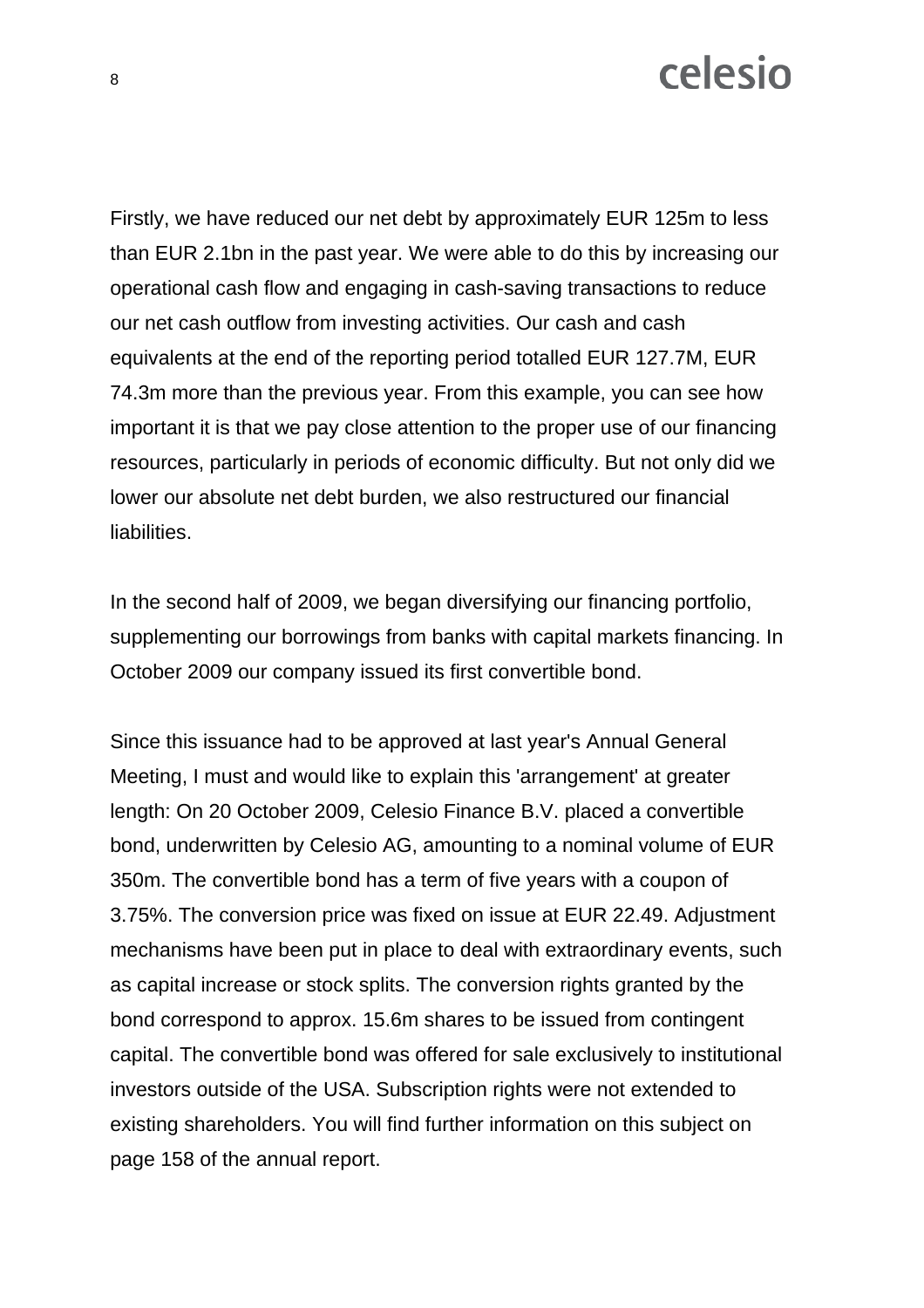The convertible bond was oversubscribed tenfold, and we thus succeeded not only in securing long-term liquidity at attractive rates, but also in attracting debt investors.

Just a few days ago, on 16 April 2010, we advanced our programme of "diversifying our financing base" another step with the first issue of corporate bonds in our company's history. As the German investing industry newspaper Börsenzeitung reported, the bonds were literally torn from our hands. As we had received orders totalling over EUR 5bn within 5 minutes after the order book was opened, we fixed the issue volume for this 7-year bond at EUR 500m, with a coupon of 4.50%. The cash injection from the issue of the convertible bond and this recent corporate bond issue will be used to reduce our institutional liabilities, and both initiatives will significantly improve the maturity profile of our third-party liabilities. These capital market initiatives have fundamentally altered the structure of our third-party liabilities. As recently as mid-2009, 59.6% of our third-party debt was owed to banks, but by 31 December 2009, this fraction had fallen to 47.2%, and today it is less than 32.0%. As a result, we have reduced our dependence on banks substantially and taken effective steps in response to the banking crisis of 2008/2009, even if this is a purely precautionary measure. The overall effect is that our financing flexibility, which we need as a growth company, is greater today than before the crisis. Very few companies can say that!

Ladies and gentlemen,

I would now like to briefly summarise the position of the group in 2009 as a whole: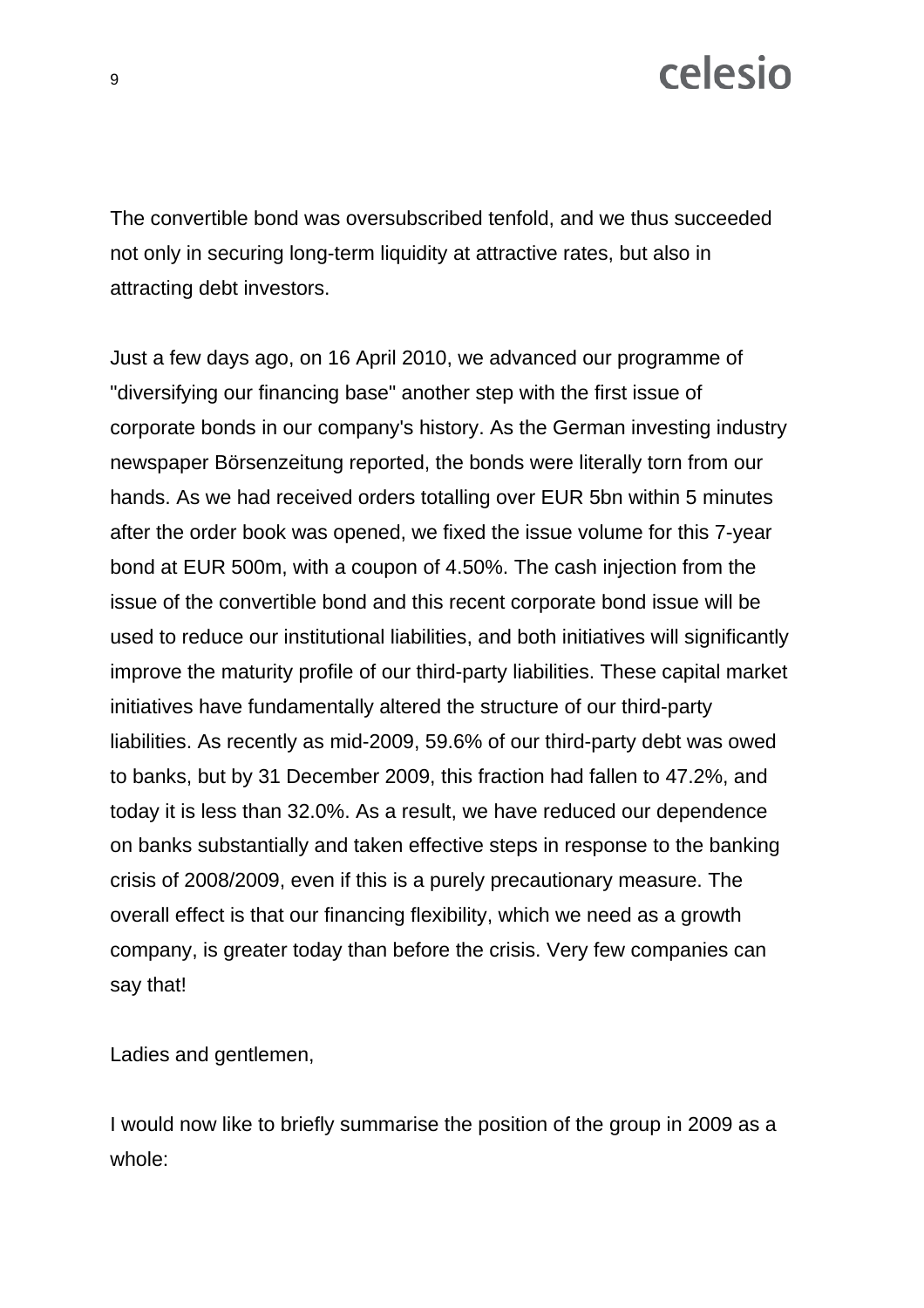Emerging from the most difficult financial and economic crisis since World War II, in local currency we have demonstrated gratifying growth, and achieved a good operating result. We have invested almost 38% more than we did in the previous year, and still reduced our liabilities. Moreover, we have qualified our requirements for growth investments and formulated them accordingly:

First: Reduced sensitivity to the pound sterling And, second: Reduced sensitivity to government measures Our growth will take place between these two buffer requirements. - through measures to increase productivity - through portfolio optimisation, amongst others new openings, bolt-on acquisitions, expansion in growth markets and co-operations - and through innovation

With all these steps, which we defined as part of our Agenda 2015 growth strategy, to which we are now adding content bit by bit, we are improving our opportunities for the future. The capital market has evidently reached the same conclusion. In the last few months our share price has risen satisfactorily, and our financing measures have provoked immense interest among lenders.

Finally, I would note that I would not be standing before you today and submitting this ultimately positive conclusion in the context of all that took place in 2009 without the co-operation of every single Celesio employee. Without their constant professionalism, this would not have been possible. I therefore extend my heartfelt thanks and appreciation to all of our employees throughout the group for their unwavering commitment!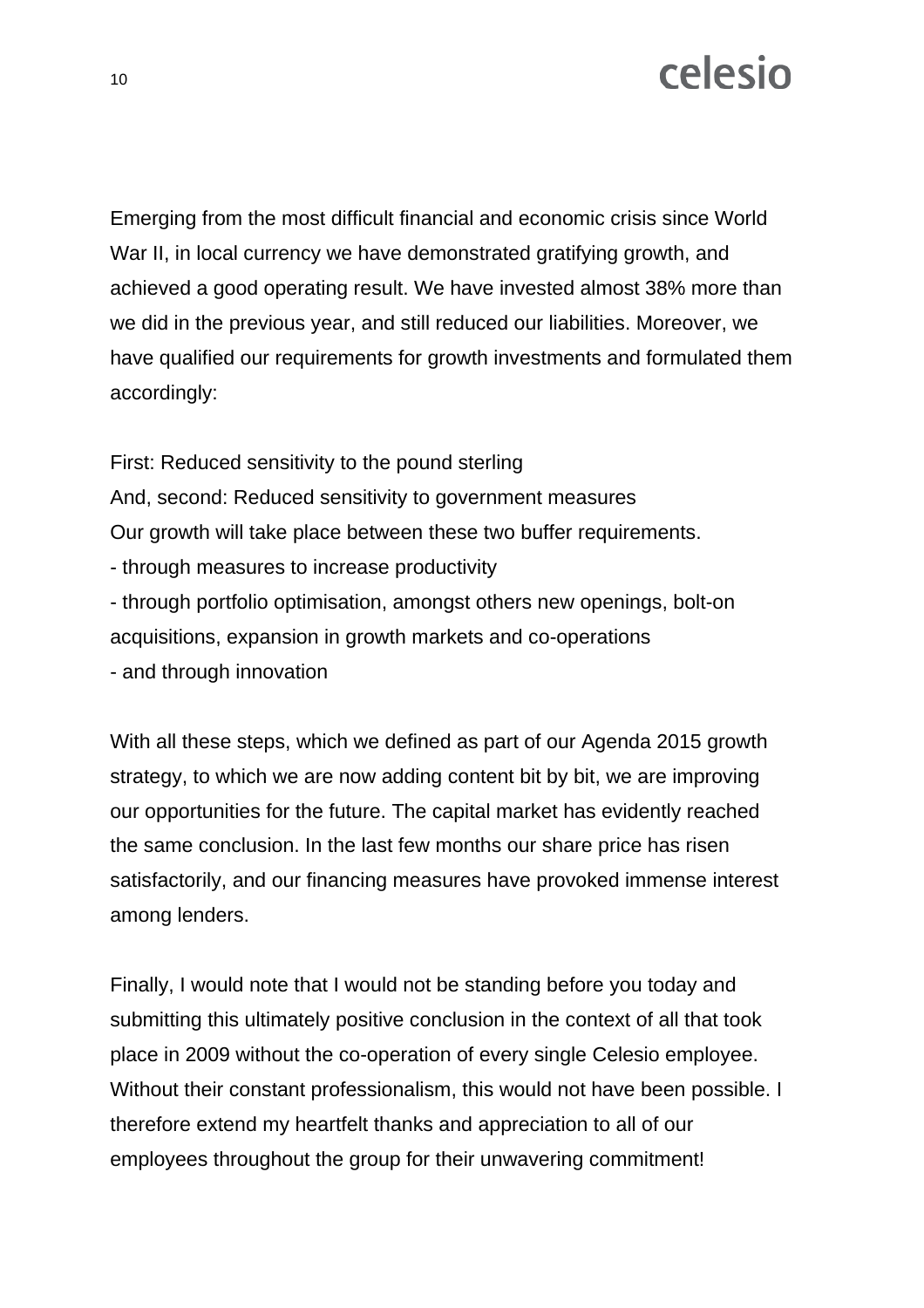Before I talk about the development of our Agenda 2015 growth strategy, I would like to provide you with a few more details about our divisions and their activities. Early last year, we established a strictly customer-oriented organisational structure. Since then, our divisions are named according to their respective clients, and are known by the following names: Pharmacy Solutions, Patient and Consumer Solutions, and Manufacturer Solutions. The customers supported by the respective divisions have also been renamed correspondingly. Pharmacy Solutions, that is to say the business that concerns itself with pharmacies, includes Pharmacy Wholesale as its largest business area. Patient and Consumer Solutions is dedicated primarily to its customer base of end users and patients. The largest business area in this division consists of our own on-site pharmacies. The Manufacturer Solutions division and its business areas caters to the needs of the pharmaceutical manufacturers as customers.

Let us start with Patient and Consumer Solutions. Last year – in reaction to government interventions in the profitability of pharmacies – we redefined our priorities. In our on-site pharmacy business, we concentrate on organic growth, opening new pharmacies to conserve capital, and optimising our holdings. In contrast to 2008, when we purchased 85 pharmacies, in 2009 we bought just 13. In the last year we also severed our connections with 69 pharmacies, significantly more than in the previous year. The number of new pharmacy openings remained roughly the same as in 2008.

Although we reduced the total number of pharmacies we owned by 41, revenue from our remaining holdings rose by 3.7% in local currency compared with 2008.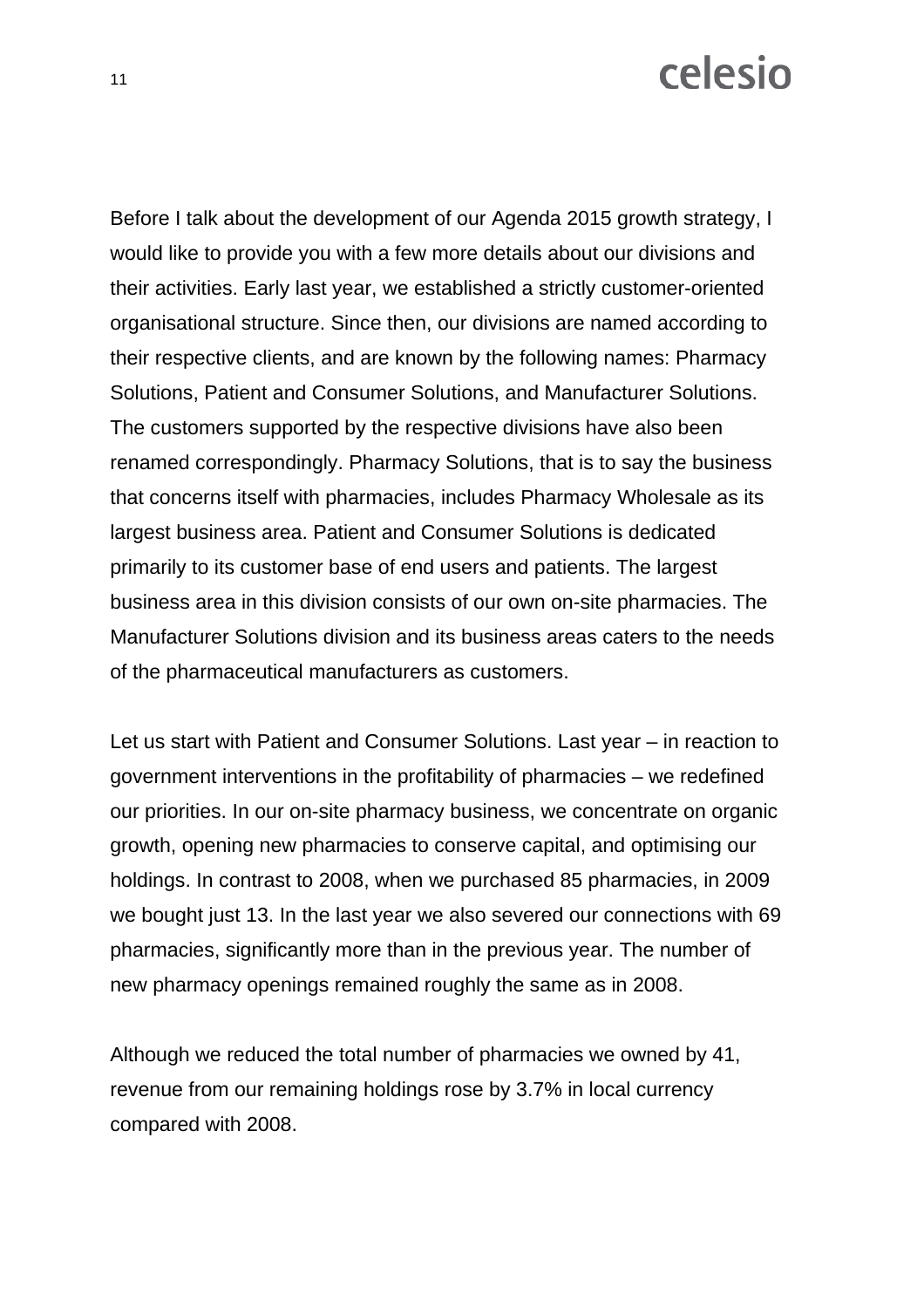Their earnings before interest, taxes, depreciation and amortisation increased by 2.2% despite government interventions.

Mail-order business for pharmaceuticals is becoming more and more important throughout Europe. Accordingly, our revenue in the mail-order pharmacy business area rose sharply, by 16.4% to EUR 256.7m. The largest portion of this figure by far was attributed to the mail-order business of Apotheke DocMorris in Germany. Our fledgling mail-order activities in the United Kingdom and Norway are still quite minor in comparison. However, the operating result for our mail-order business declined as a result of expenses for a television advertising campaign for Apotheke DocMorris. These expenses represented an investment in the future, which has already resulted in a substantial and sustained increase in customers.

In our brand partnership and franchise business, we have identified three strategic action lines:

- 1. Optimisation of the product range concept
- 2. Optimisation of the marketing concept, and
- 3. Optimisation of the service concept

At the same time, we have begun to create an organisation with sufficient weight to carry out these tasks effectively. This has to ensure that the DocMorris brand partnership or franchise also remains the most attractive concept by far for pharmacists, patients, and end consumers.

As I mentioned earlier, our new DocMorris pharmacies are gaining ground in Sweden faster than we anticipated. We plan to establish a chain of at least 100 DocMorris pharmacies in Sweden over the next few years. We have opened twelve DocMorris pharmacies there since mid-February until today. And when I consider how many rental agreements for attractive pharmacy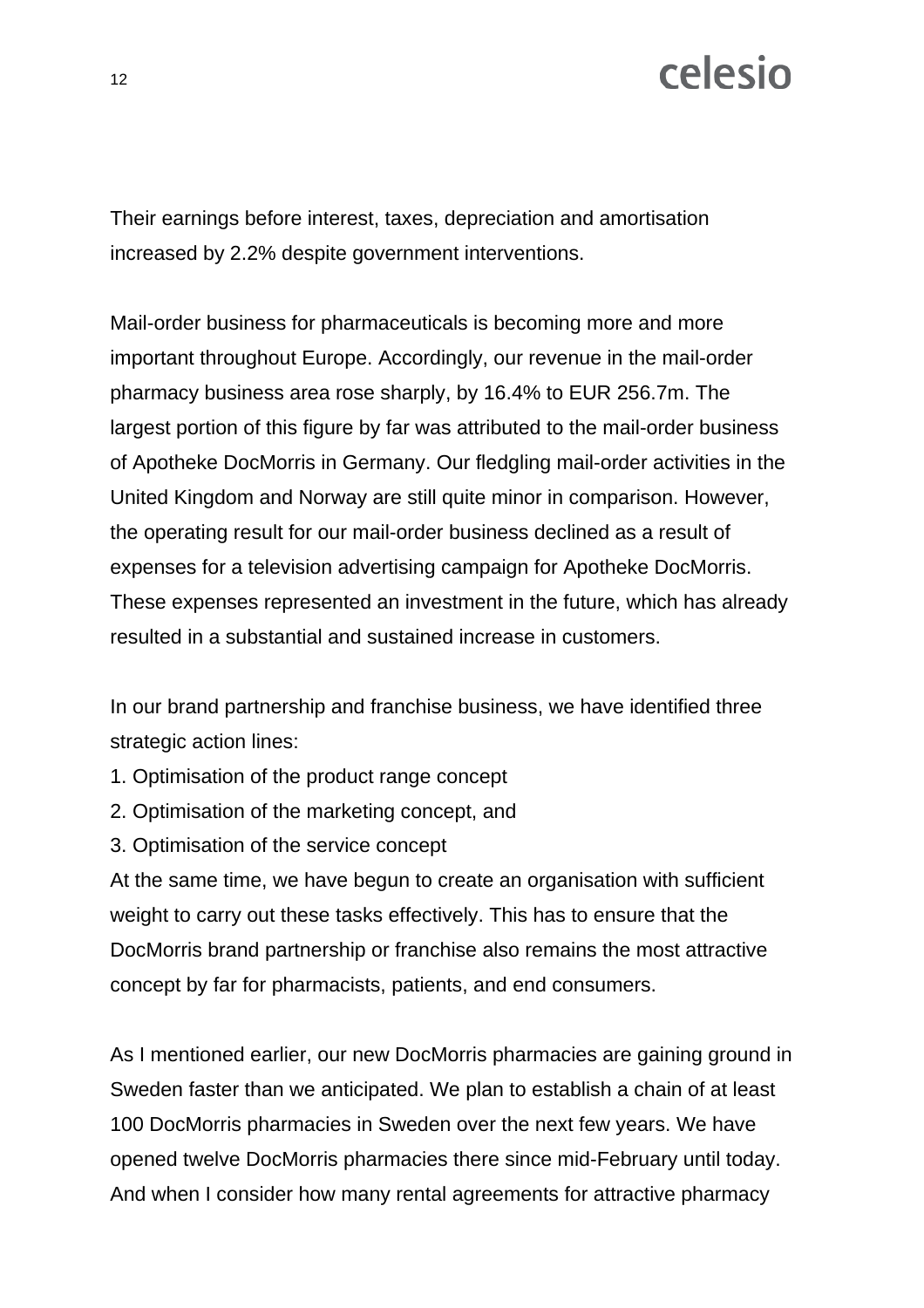locations we have signed in Sweden already, I am convinced that we have chosen the right path. In view of this, I can now tell you that we have increased our target for this year. Instead of 20–30, we now plan to open 30–40 new DocMorris pharmacies in Sweden in 2010.

The first tests with DocMorris in Ireland were a resounding success. As soon as we are sure that the success of our Irish DocMorris pharmacy can be sustained, we will decide on the best way to apply this experience as widely as possible throughout the country.

In 2009, the Patient and Consumer Solutions division generated total revenue of EUR 3.4bn. This represents a decline of 3.2%. In local currency, revenue increased by 4.5%.

EBITDA was EUR 300.1m in 2009, 9% lower than the previous year's level. In local currency, on the other hand, EBITDA remained stable.

Let us turn now to our second division, Pharmacy Solutions, which is responsible for providing services to pharmacists. The steady cash flows from this division represent an important element in financing our growth from within.

Pharmacy Solutions increased its revenue by 1.9% to EUR 17.54bn, equal to a rise of 4% in local currency.

EBITDA reached EUR 390.6m, 1% less than in 2008. This represents an increase of 1.7% in local currency.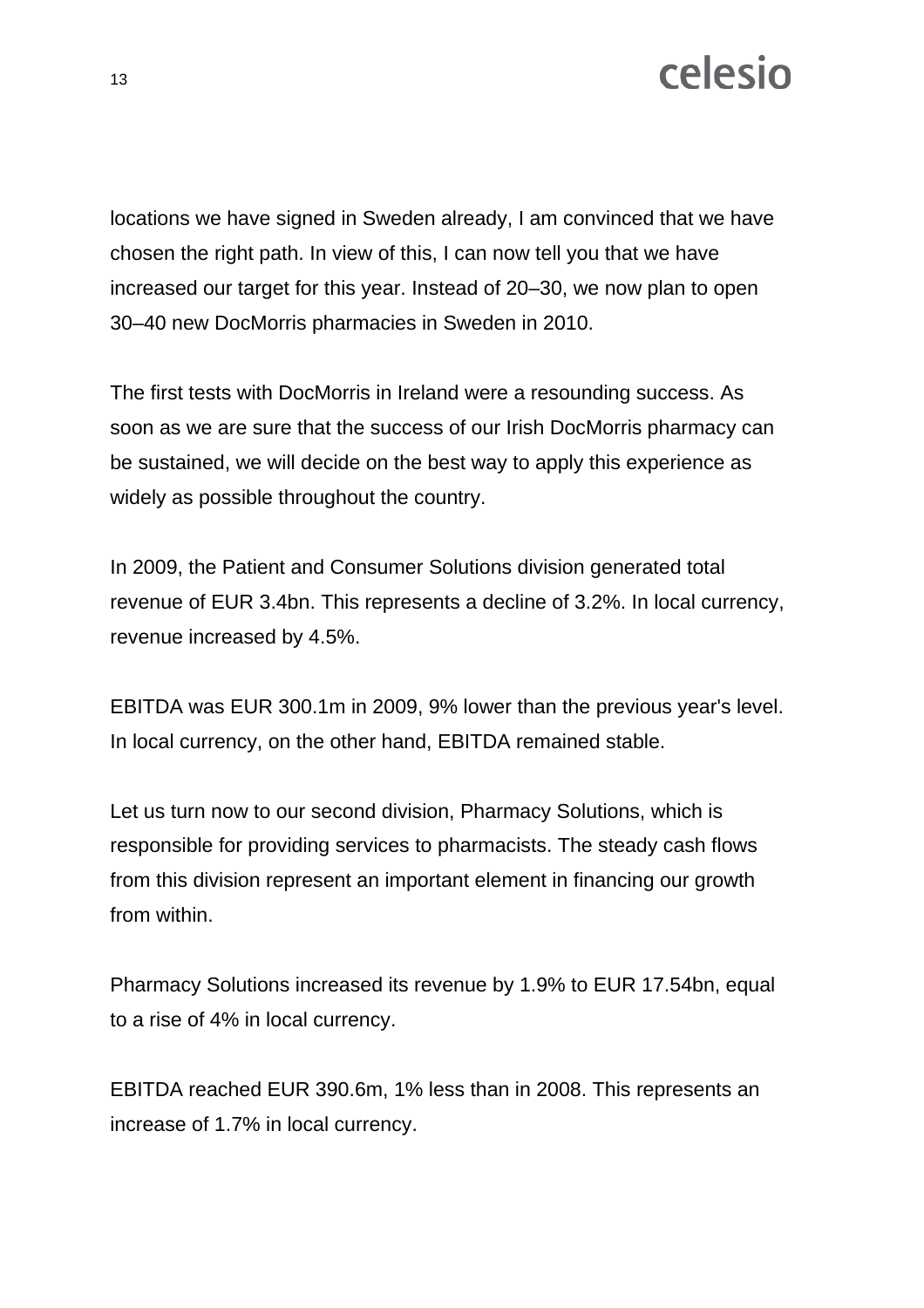The most important business area of Pharmacy Solutions is the pharmaceutical wholesale business. In this area, we took a major, unprecedented step towards internationalisation last year: We acquired a majority share in Panpharma, the leading pharmaceuticals wholesaler in Brazil. This represents our first foray into one of the enormous so-called emerging markets with regard to this business area. Thus we are operating outside of Europe for the first time. Brazil is the largest pharmaceuticals market in Latin America. Furthermore, with average annual growth rates above 9%, the Brazilian pharmaceuticals market is one of the most attractive markets of any kind worldwide. Panpharma was fully consolidated with effect from September 2009. In the period between September 2009 and the end of the year, Panpharma generated revenue of EUR 400.5m and posted an annual result of EUR 10.9m. We have also expanded our pharmaceutical wholesale business holdings in Europe. With our purchase of Laboratoria Flandria we have effectively consolidated our position in Belgium. We are now the second largest pharmaceuticals wholesaler in Belgium.

In France, the development of pharmaceutical wholesale business is proving to be a considerable challenge. In the last year, French wholesalers have organised themselves into cooperatives and set up new branches despite overcapacities throughout the country, thus intensifying the competitive environment considerably. We will face off against our competitors and protect our market position forcefully.

Despite the difficult situation in France, the wholesale business area was generally stable and not significantly affected by the overall economic conditions.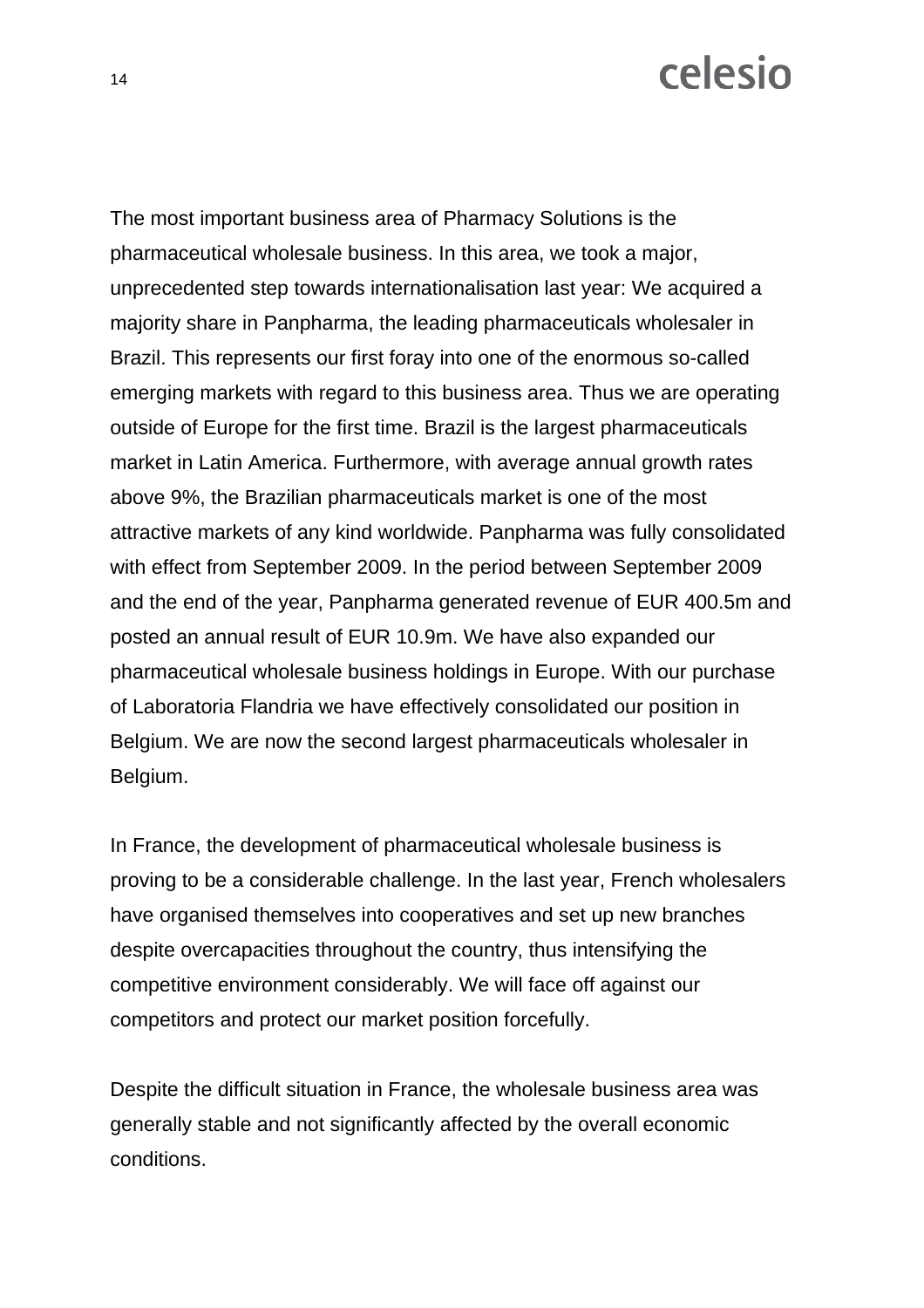The other, relatively small business areas within Pharmacy Solutions have developed as we expected.

During the last fiscal year, the Manufacturer Solutions division has expanded its position and product range significantly. We raised our shareholding to become the majority shareholder in pharmexx. Now, we are in the position of one of the world's leading personnel and marketing service providers for the pharmaceutical industry.

In March 2009, we acquired the Belgian company Dirk Raes in order to strengthen the European logistics network of Movianto, which specialises in services for pharmaceutical manufacturers. Dirk Raes is the leading cold chain logistics provider for pharmaceuticals in the Benelux countries.

After consolidating these acquisitions for the first time, our gross profit, the most critical indicator of success in this sector, was EUR 255m, 55.8% higher than for the previous year or, in local currency, 59.7% higher.

In 2009, earnings before interest, taxes, depreciation and amortisation were negatively influenced by isolated contract losses by Movianto, expenses for the planned expansion of new business activities, and restructuring expenses associated with pharmexx. These effects were not entirely offset by an extensive review of costs on the part of Movianto, new contracts and the first contributions to the result from Dirk Raes and pharmexx. The division thus recorded EBITDA of EUR 14.7m, 5% lower than the previous year or, in local currency, 4.2% lower.

Ladies and gentlemen,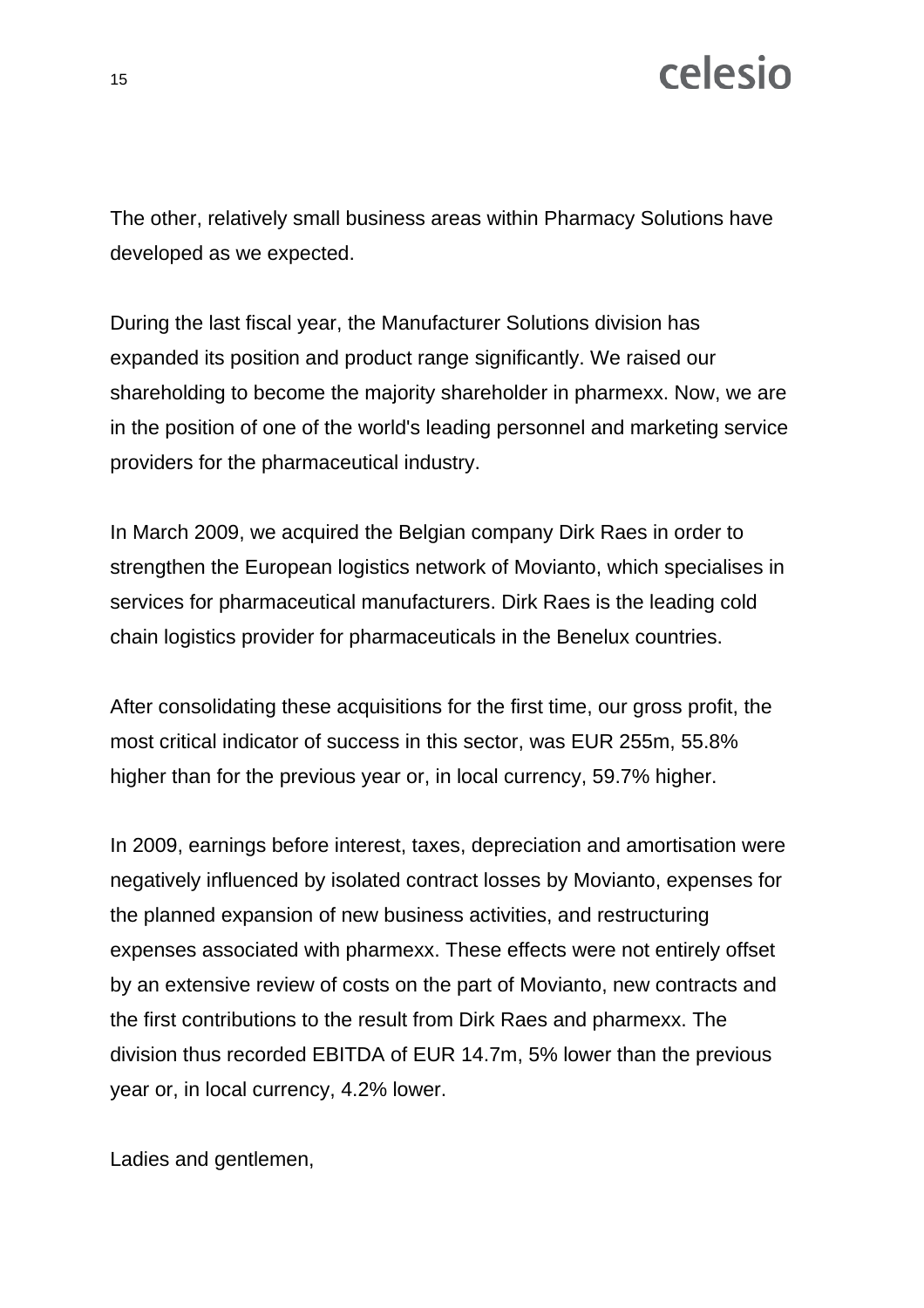As a final note on the Manufacturer Solutions division, I would like to pass on one more item of good news: The standardisation and structuring programme we initiated last year at Movianto is beginning to pay dividends. Movianto has already realised annualised savings of about EUR 7m, and made a significant improvement in quality at the same time. This positive trend at Movianto has continued into 2010.

As you can see, Celesio can do more than acquire and integrate businesses. We are also capable of building entirely new businesses and developing them for sustained profitability. We sow small entrepreneurial seedlings as well as cultivating our home-grown businesses. Of course, some of these small shoots will not survive. But others will grow and thrive. To ensure this, we need a corporate culture that embraces innovation. In view of the changes that pharmaceutical markets all over the world will surely undergo, this ability, this culture, will be of paramount importance in the future. It is an essential prerequisite for ensuring that Celesio continues its strategy of corporate growth in the years to come.

This is also one of the reasons why we launched our Agenda 2015 growth strategy and presented it to you last year. We will use Agenda 2015 as a springboard for exploiting the vast array of new opportunities that will arise as our healthcare and pharmaceutical markets change. Our objective is to achieve an operating result, that is to say earnings before interest, taxes, depreciation and amortisation, of EUR 1bn by 2015.

You will recall, we announced this objective last year, at a time when many companies, suffering from the global financial and economic crisis, could not make any predictions at all. Our view then, as it is now, was that the pharmaceutical markets are resilient and replete with opportunity even in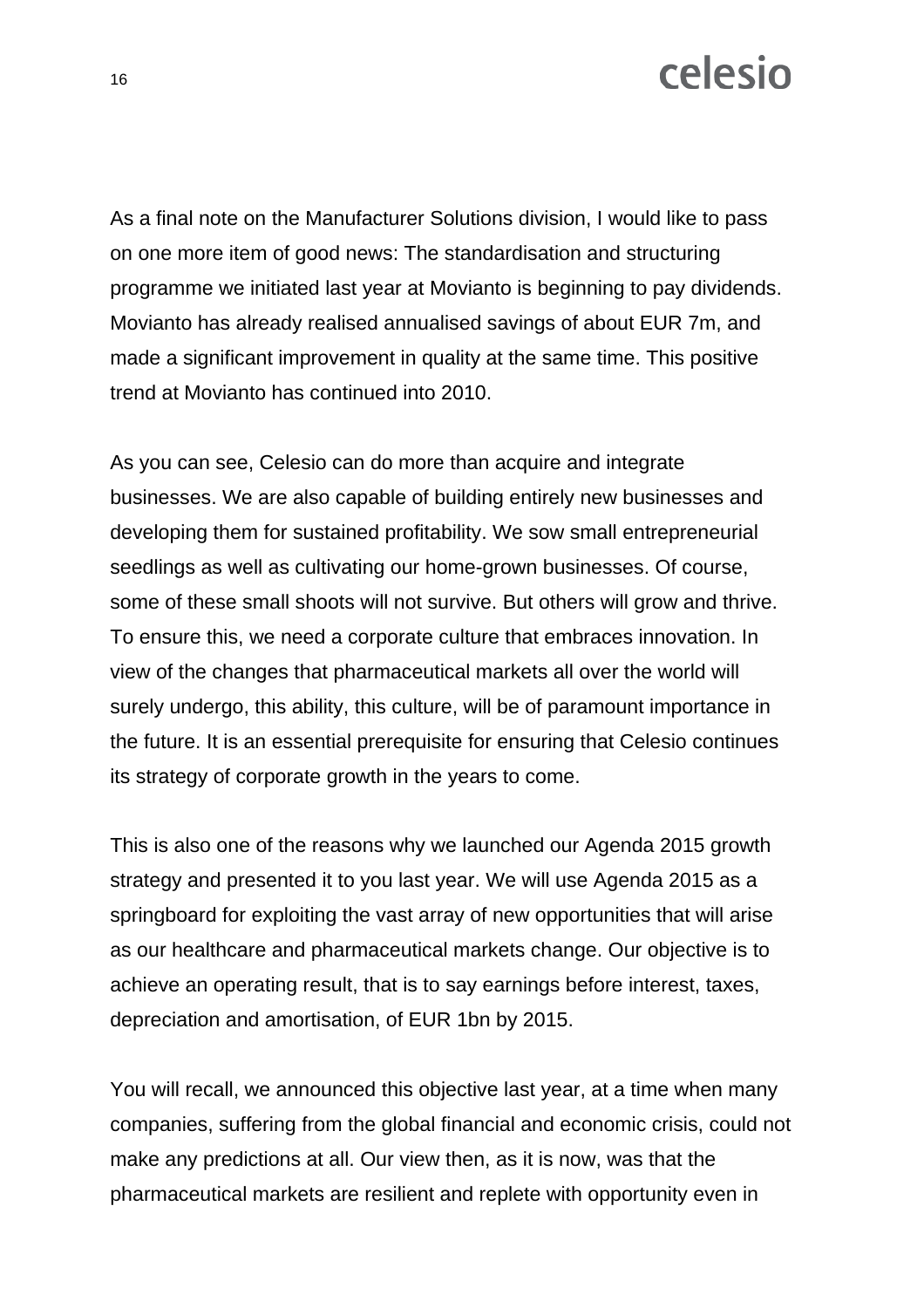troubled times. We are firmly committed to taking the best possible advantage of these market opportunities!

Ladies and gentlemen,

Our Agenda 2015 growth strategy is no mere blueprint for "growing bigger" at all costs, it is designed to ensure profitable growth, driven by:

- 1. Greater profitability in our core business
- 2. Portfolio optimisation through divestments as well as acquisitions, and
- 3. Innovation

In practical terms, we have launched more than 70 initiatives and projects groupwide, each of which falls under one of the above headings, as part of a dynamic process. Here are a few more details:

#### 1. Profitability improvement

About two thirds of the initiatives and projects are intended to help increase profitability in our businesses in the medium term. This is achieved by optimising processes, warehousing, or shipping routes in wholesale, by improving group-wide purchasing processes, streamlining our own brand items and product ranges, by bundling the functions of individual divisions, to mention just a few projects.

#### 2. Portfolio improvement

The portfolio optimisation category includes acquisitions and "start-ups" as well as divestments or co-operations in our existing business. For example, the expansion of our wholesale business in Belgium, our entry into Brazil and the Swedish pharmacy market, but also the reduction of pharmacy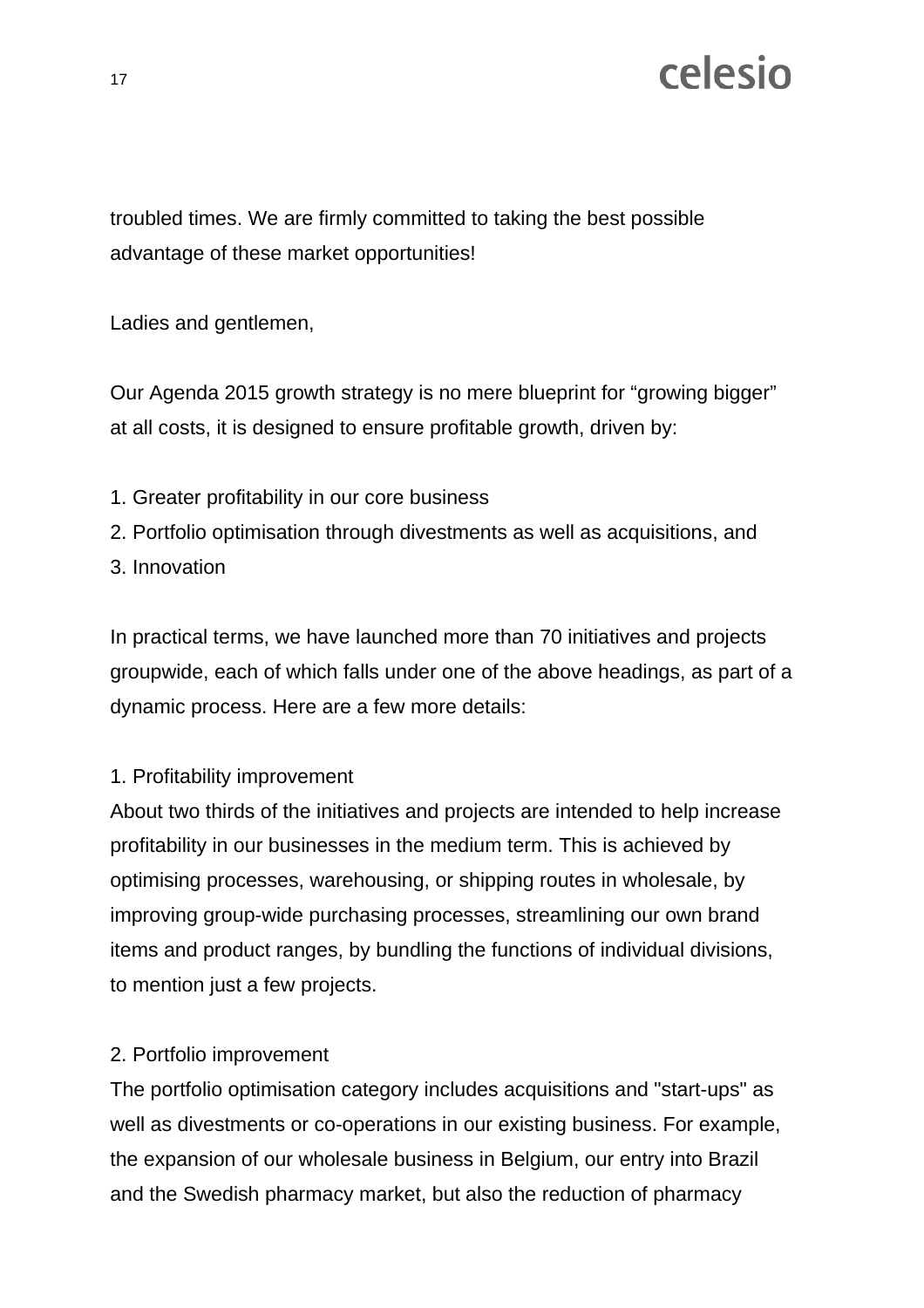purchases to practically nothing, and our commitment to brand partnerships and franchises as new ways of co-operations.

#### 3. Innovation

Growth also means that we must venture boldly into new fields of business. In this context, acquisitions and our own start-ups will serve as an important way to gain entry. Partnerships and co-operations will assume greater importance. The changes in our pharmaceutical and healthcare markets already harbour the potential for this. As global demand for health services rises and government budgets become more and more restricted, new concepts are called for. Far-reaching, systemic changes will be necessary if the first healthcare market, the part of the market that is financed by the respective government social security system, is to remain affordable. We are already actively aligning our company to address the demand for new service and solution offerings that must inevitably be associated with such changes.

The secondary healthcare market, the market in which the patient or end consumer relies his own money for his health needs, is growing rapidly and irreversibly. In this regard, the need to keep one's health is growing at the same rate as the willingness to spend more money to that end. This has been shown in many studies.

For us the focus and object of all innovative concepts will always be the pharmaceutical product, their relationship to the pharmaceutical product, or their relationship to stakeholders of the pharmaceutical market. To sum up again: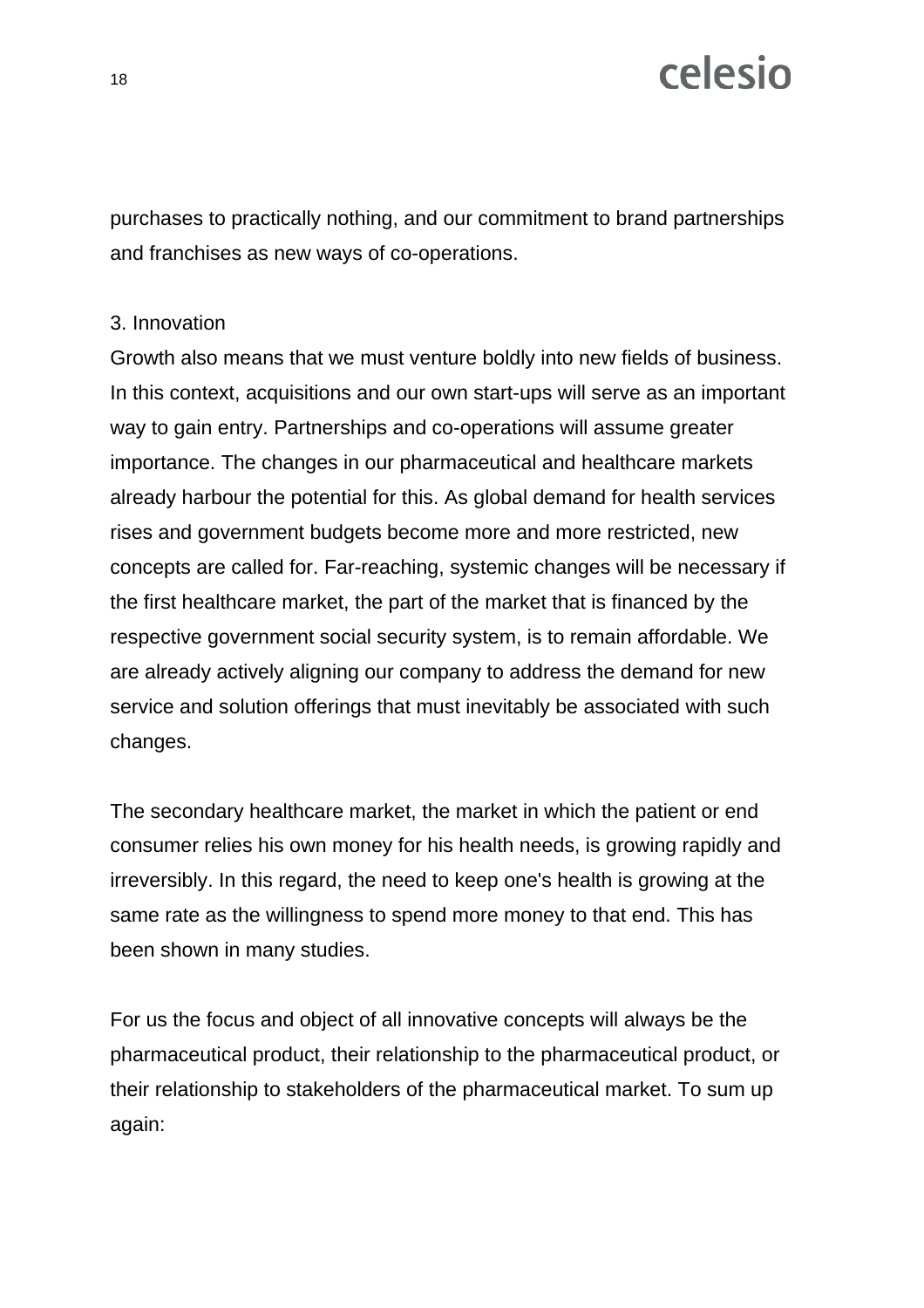The sea change in healthcare markets offers space for new business models. Accordingly, we view these anticipated changes as a tremendous opportunity for us to grow into new, profitable areas through our innovations.

Ladies and gentlemen,

As you have seen, our Agenda 2015 is driven by a wide range of different forces, all of which are designed to ensure that Celesio will remain a growth company in the future too. In this context, innovations are the "icing on the cake" of growth driven by profitability and portfolio improvements. So it is only fitting that our slogan for the 175th anniversary of our company is: "Innovation for the future". This belief was what inspired Franz Ludwig Gehe in 1835 when he founded our company.

And as for Franz Ludwig Gehe, – who, by the way, would have turned 200 years old tomorrow – so for us too, success in business is still bound up inextricably with social responsibility. Accordingly, corporate social responsibility has been a fixed component of our corporate identity for 175 years. The main focuses of our CSR activities have grown out of our business activities and company history, they are health and education. As you know, in terms of healthcare our activities centre mainly on practical and financial assistance to the aid organisation Doctors for Developing Countries. Just last week, we decided to build and run a central pharmacy in Calcutta together with Doctors for Developing Countries as a way to improve the supply of pharmaceuticals in the slums.

With regard to education, the GEHE Akademie has been dedicated to advanced training for pharmacists in Germany for more than 20 years. In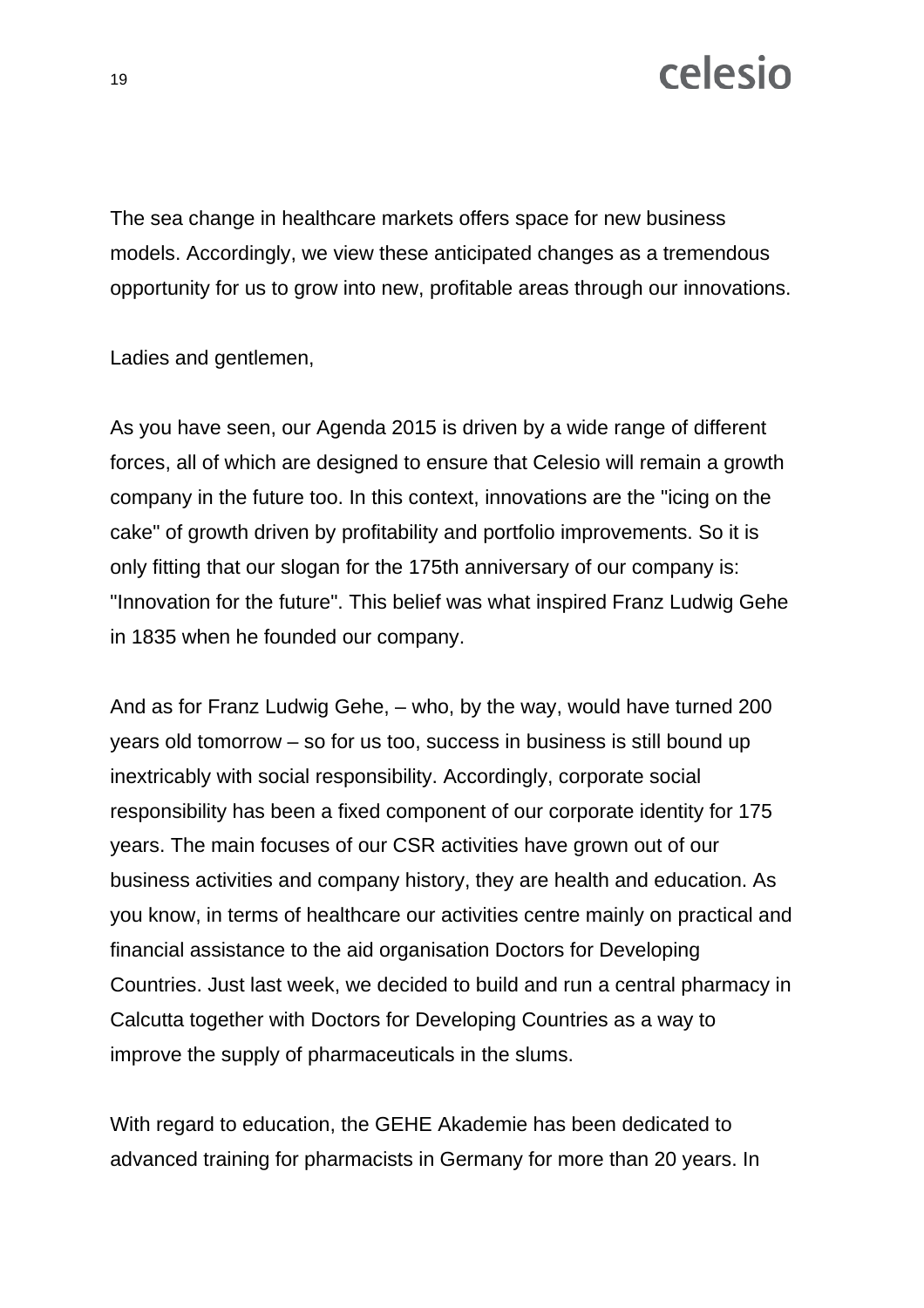2009, approximately 27,000 pharmacists and pharmaceutical employees from all over Germany attended education offerings there.

Ladies and gentlemen,

Before I address the individual items on today's agenda, I would like to provide you with a brief glimpse of what 2010 fiscal year has in store for your company.

The market research institute IMS-Health predicts that by 2013 the European pharmaceutical markets will experience annual, weighted growth rates of 3.3% on a euro basis, and the Brazilian pharmaceutical market will grow at an average of 9.4% in local currency. On the other hand, the global financial and economic crisis also caused public debt to balloon in many countries. This has created increased pressure to save, which will be felt even in government healthcare systems, and will affect our traditional pharmaceutical wholesale and pharmacy businesses. However, we also expect that, if they are not completely avoidable, these government interventions will be conducted in moderation so as not to jeopardise the quality of pharmaceutical supply.

In the United Kingdom, a reduction of reimbursement rates for generics, which were reduced on 1 October 2009, has had a year-round negative effect on earnings for Lloydspharmacy. To counteract this, Lloydspharmacy is concentrating more intensively on pharmacy business outside of the government reimbursement system. Incidentally, this applies not only for our pharmacy business in the United Kingdom, but also for the entire Patient and Consumer Solutions division.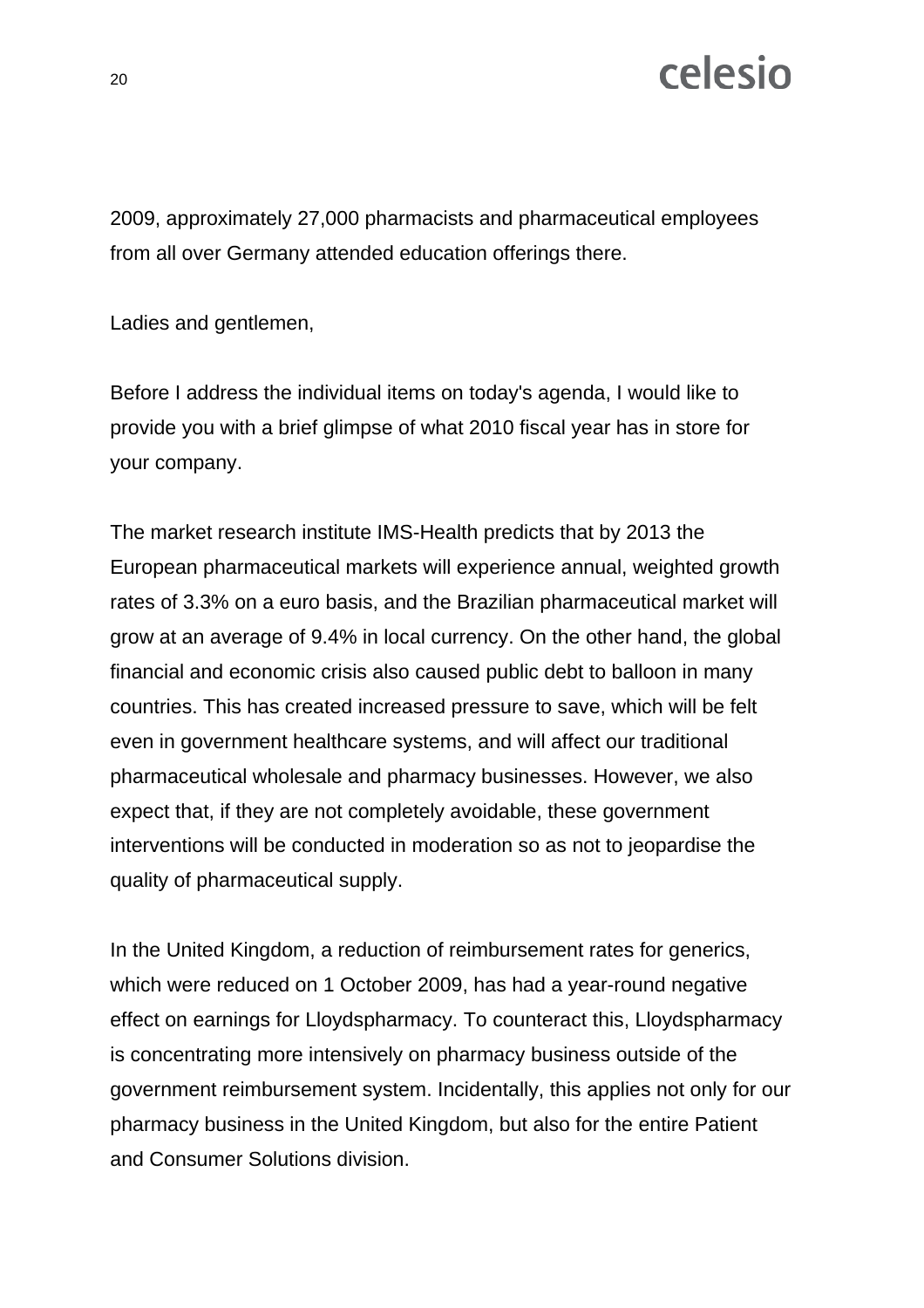Our wholesale business will also continue to demonstrate its stability and sustainability and will enable us to access new business with higher margins. At the same time, we do not expect revenue growth in our European wholesale markets to reach the same levels as in 2009, and the French wholesale market will remain challenging. In Belgium, our focus for 2010 will be the integration of Laboratoria Flandria. In Brazil, we expect to integrate Panpharma fully in the Celesio family, with due respect for the conditions in Brazil and for our partnership with the current sole proprietors.

With regard to the Manufacturer Solutions division, we expect the positive trend that began last year at Movianto to continue. Concerning pharmexx, 2010 will still be characterised largely by the restructuring of a company that has previously been managed as a small to medium-size business and has grown exceedingly rapidly. In the United Kingdom, our start-up Evolution Homecare in the area of "medical treatment of patients at home" will be expanded steadily in accordance with our business plan.

In 2010, investments in our current business will be higher than in previous years, partly due to our investment in our network of wholesale branches, and also increased investments in IT. As we do not expect any major acquisitions in 2010, and as we will concentrate on consolidating and expanding our own pharmacy chains and new pharmacies, overall investment will probably be lower than in the previous year. This should enable us to reduce our net liability to below EUR 2bn.

Ladies and gentlemen,

Overall, our healthy business gives us cause to look forward to 2010 with optimism. Most recent developments, such as the increase in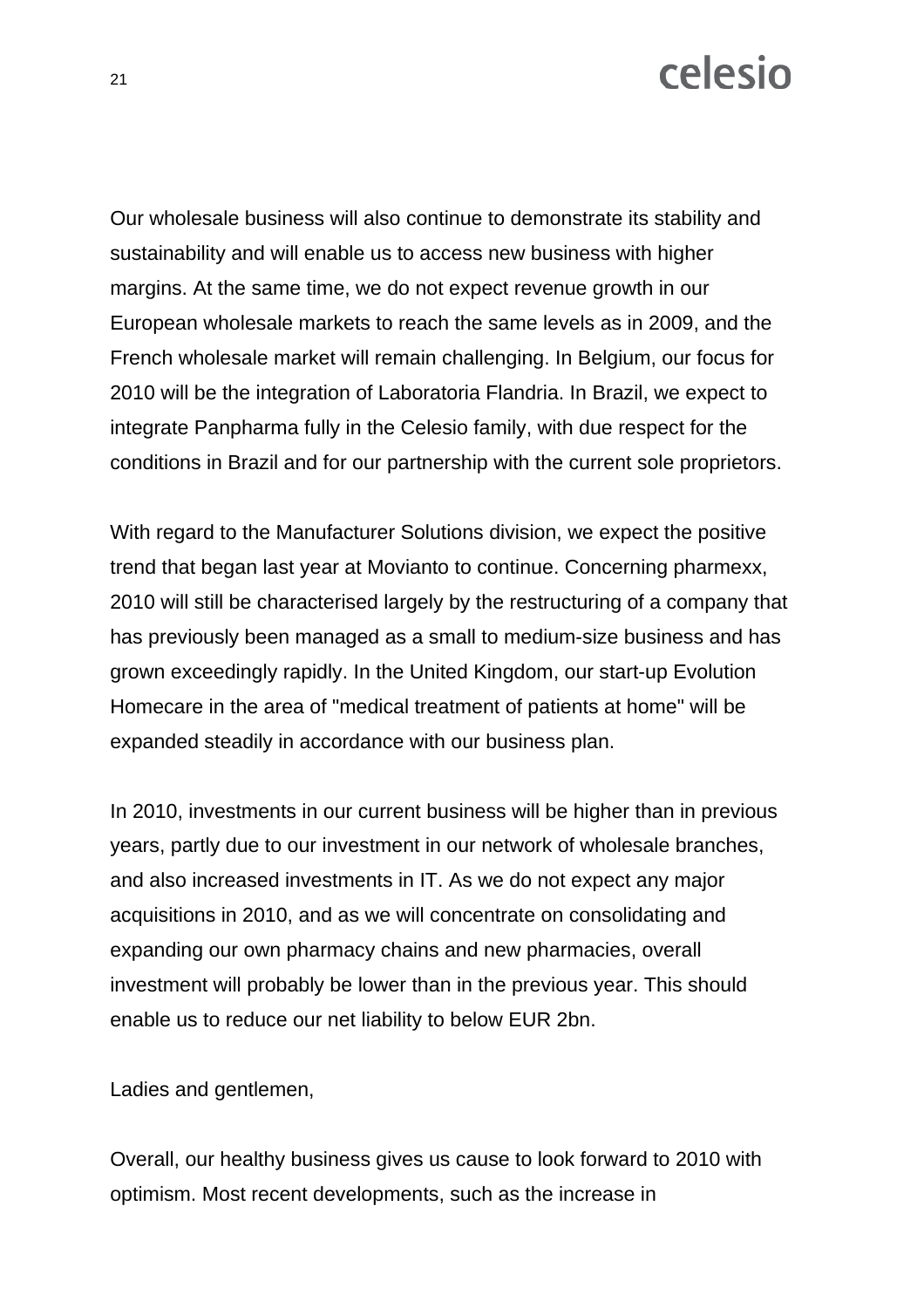pharmaceutical prices in Brazil on 1 April 2010 serve as proof that we were entirely correct to enter the Brazilian market. In Europe, we expect to witness at least a mild economic recovery, and – despite Greece – still trust that currency exchange rates will remain calm. On balance, we expect earnings before interest, taxes, depreciation and amortisation on the basis of the euro to be higher than in 2009. We are looking forward to 2010 as a year of continued growth and in line with the objectives of our Agenda 2015!

Ladies and gentlemen,

I must admit that this outlook is not overly detailed, particularly since we are already a third of the way through the year. But in a few days, six to be precise, on 12 May 2010, we will publish our figures for the first quarter of 2010. These will certainly supply more detailed information. Until then, I would ask for your patience and understanding. I promise that next year we will do everything possible to better synchronise the date of the Annual General Meeting and the publication of our figures for the 1st quarter. This year, it has not been possible for practical reasons.

After all this information about our business, I would like to cast a quick glance over the formalities of today's Annual General Meeting:

Agenda items 2–5 are concerned with regular formalities, on which you as shareholders will always be required to vote.

Agenda items 6–8 deal with topics related to financing, specifically the buy back and use of own shares (agenda item 6), authorisation to increase capital stock to the exclusion of shareholders' subscription rights (agenda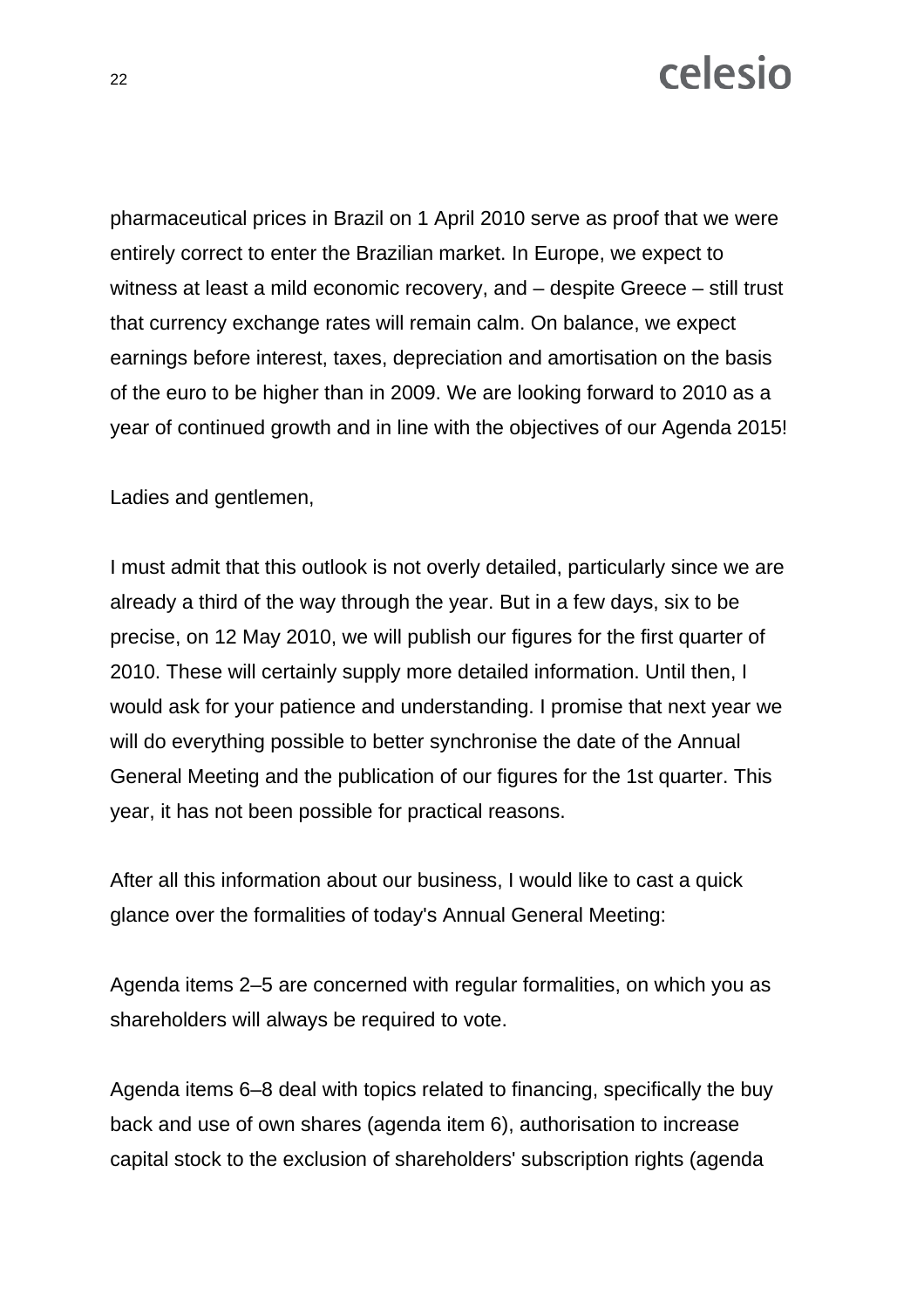item 7), and authorisation to issue option or convertible bonds for the purpose of creating contingent capital (agenda item 8).

I would like point out quite specifically that authorisation to purchase own shares is a routine resolution, which is essential however, because the authorisation expires this year. We are not asking for the maximum authorisation period allowed by the law. We have been accustomed to working within the shorter timeframe that was available in the past.

Authorisation to increase capital stock is necessary because the authorisation passed last year cannot be used due to the 2009 convertible bond issue, and should therefore be cancelled. Generally, it is the authorisation to create an authorised capital of EUR 65,318,400, with an exclusion of shareholders' subscription rights of up to 10%.

Finally, we ask you to vote to renew our authorisation to issue option and/or convertible bonds, also with the capability to exclude shareholders' subscription rights, and to create another contingent capital. This authorisation will replace the previous authorisation, which was used most significantly for the purpose of issuing the convertible bond in 2009, and will expire on 7 March 2014.

You will also find a comprehensive report from the management board on agenda items 6–8 on pages 25-35 of your invitation. I refer explicitly to this report.

With regard to each of agenda items 6–8, I would state most emphatically that there are currently no specific plans to make use of an authorisation approved by the Annual General Meeting.